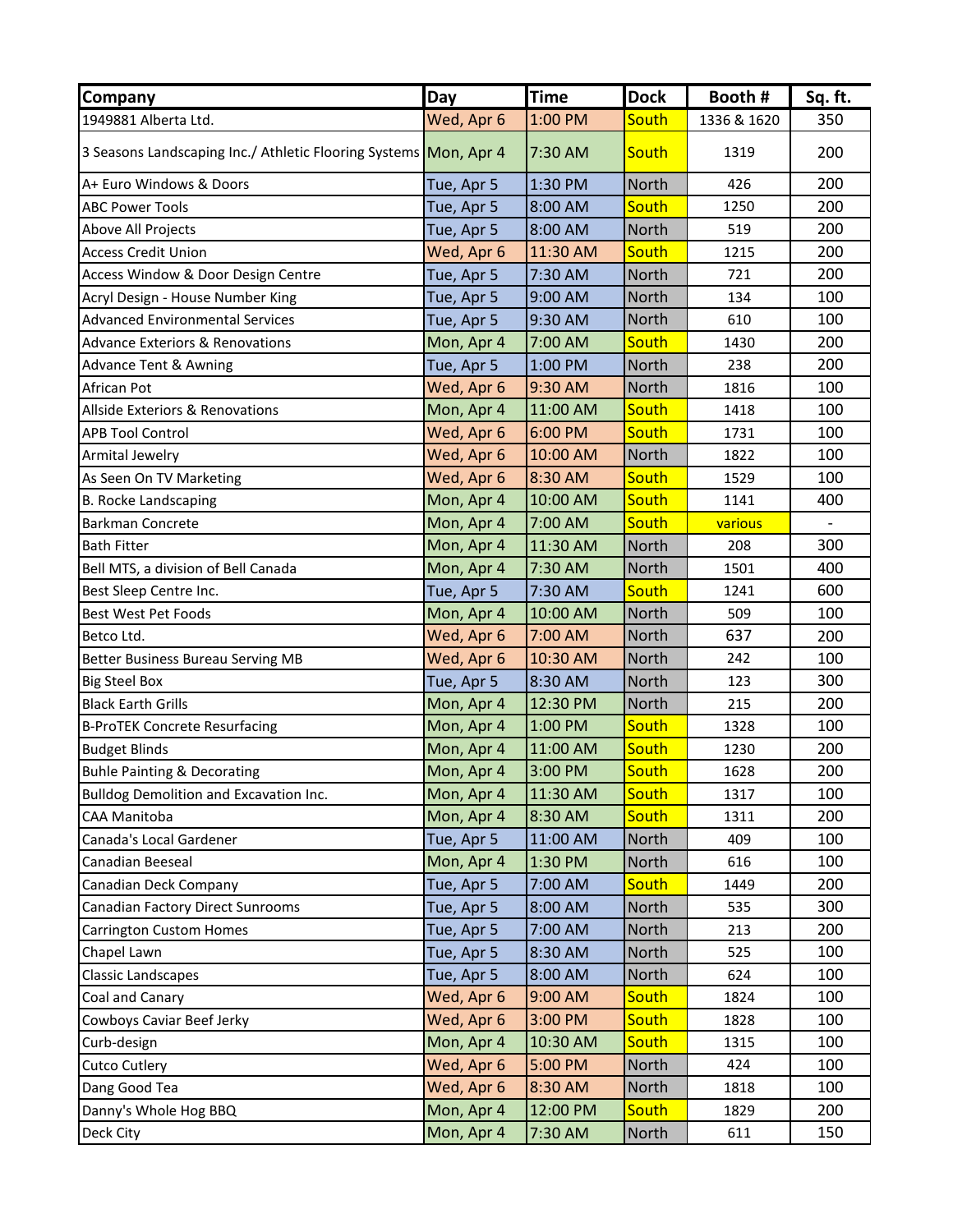| Destiny Road Honey                            | Mon, Apr 4   | 9:00 AM           | North        | 1407 | 100 |
|-----------------------------------------------|--------------|-------------------|--------------|------|-----|
| Dosch Organic Acres                           | Wed, Apr 6   | 4:00 PM           | North        | 1817 | 100 |
| Duxton Windows & Doors                        | Mon, Apr 4   | 9:00 AM           | South        | 1323 | 400 |
| E.G. Penner Building Centres                  | Mon, Apr 4   | 8:00 AM           | South        | 1115 | 600 |
| <b>Efficiency Manitoba</b>                    | Wed, Apr 6   | 10:00 AM          | North        | 223  | 200 |
| <b>Elite Stone Products</b>                   | Tue, Apr 5   | 9:00 AM           | South        | 1149 | 100 |
| Elm Creek Cabinetry                           | Tue, Apr 5   | 9:30 AM           | South        | 1450 | 100 |
| Epicure                                       | Tue, Apr 5   | 7:00 AM           | South        | 1335 | 100 |
| <b>Expert Electric</b>                        | Tue, Apr 5   | 9:00 AM           | North        | 1002 | 100 |
| <b>Expocrete Concrete Products</b>            | Mon, Apr 4   | 7:30 AM           | North        | 1601 | 400 |
| Falun Dafa Association in Winnipeg            | Tue, Apr 5   | 2:30 PM           | South        | 1605 | 100 |
| Faveri's Wood Furniture                       | Tue, Apr 5   | 1:00 PM           | North        | 229  | 300 |
| Fireman Firefighter Burn Fund                 | Thurs, Apr 7 | 11:00 AM          | North        | 734  | 100 |
| First Choice Design Centre                    | Tue, Apr 5   | 8:00 AM           | South        | 1546 | 100 |
| Fitness Experience & Onewheel                 | Mon, Apr 4   | 2:30 PM           | North        | 419  | 400 |
| Floor Country Canada                          | Mon, Apr 4   | 11:00 AM          | <b>North</b> | 413  | 100 |
| <b>Florence Botanicals</b>                    | Tue, Apr 5   | 3:00 PM           | North        | 332  | 100 |
| <b>Fury Fire Bowls</b>                        | Tue, Apr 5   | 7:30 AM           | South        | 1437 | 100 |
| <b>Future Tint</b>                            | Wed, Apr 6   | 3:00 PM           | North        | 323  | 100 |
| Galay Landscaping & Irrigation                | Mon, Apr 4   | <b>All Access</b> | South        | 1135 | 200 |
| <b>Garage Masters</b>                         | Mon, Apr 4   | 7:00 AM           | <b>North</b> | 1201 | 400 |
| Geller's Design Build Landscape               | Mon, Apr 4   | 8:30 AM           | South        | 1211 | 300 |
| Glastar Sunrooms - SunShade Ltd.              | Tue, Apr 5   | 7:30 AM           | North        | 130  | 200 |
| <b>Glawson Piling</b>                         | Mon, Apr 4   | 3:00 PM           | South        | 1533 | 200 |
| Golden Arches Orthotics and Wellness Ltd.     | Tue, Apr 5   | 11:30 AM          | North        | 415  | 100 |
| Goldenleaf Furniture                          | Tue, Apr 5   | 11:00 AM          | <b>North</b> | 423  | 100 |
| GoliathTech Screw Piles Manitoba & NW Ontario | Mon, Apr 4   | 1:30 PM           | South        | 1231 | 200 |
| Granite Mountain Stone Design                 | Mon, Apr 4   | 7:00 AM           | North        | 1101 | 400 |
| Green Brand Windows and Doors Inc.            | Mon, Apr 4   | 7:30 AM           | South        | 1111 | 400 |
| Greener Shingles Winnipeg                     | Tue, Apr 5   | 7:30 AM           | South        | 1443 | 100 |
| Greenlawn Yard Co.                            | Mon, Apr 4   | 1:00 PM           | South        | 1227 | 100 |
| <b>Greenstone Building Products</b>           | Mon, Apr 4   | 11:00 AM          | South        | 1718 | 200 |
| Habitat for Humanity Restore                  | Mon, Apr 4   | 8:30 AM           | South        | 1515 | 100 |
| Heritage Painters and Renovations             | Tue, Apr 5   | 1:00 PM           | South        | 1349 | 100 |
| Home Made Cravings                            | Wed, Apr 6   | 3:00 PM           | South        | 1723 | 100 |
| Homestile Roofing                             | Tue, Apr 5   | 10:30 AM          | <b>North</b> | 631  | 200 |
| Horizon Storage Sheds                         | Mon, Apr 4   | 10:00 AM          | North        | 119  | 400 |
| Huron Window Corporation                      | Mon, Apr 4   | 7:00 AM           | North        | 1507 | 200 |
| Infinity Environmental                        | Mon, Apr 4   | 2:30 PM           | South        | 1427 | 200 |
| InsideOut Painting                            | Tue, Apr 5   | 8:30 AM           | North        | 626  | 100 |
| Integrity Painting & Decorating Inc.          | Mon, Apr 4   | 1:30 PM           | North        | 516  | 100 |
| Ital-Stone Design                             | Mon, Apr 4   | 1:00 PM           | North        | 526  | 200 |
| J & M Window and Door Co.                     | Mon, Apr 4   | 8:30 AM           | North        | 1306 | 200 |
| Jamrock Security                              | Mon, Apr 4   | 11:00 AM          | South        | 1129 | 200 |
| JC Deck & Fence                               | Wed, Apr 6   | 9:30 AM           | South        | 1238 | 100 |
| Jenkyns Coatings Ltd.                         | Tue, Apr 5   | 3:00 PM           | North        | 740  | 100 |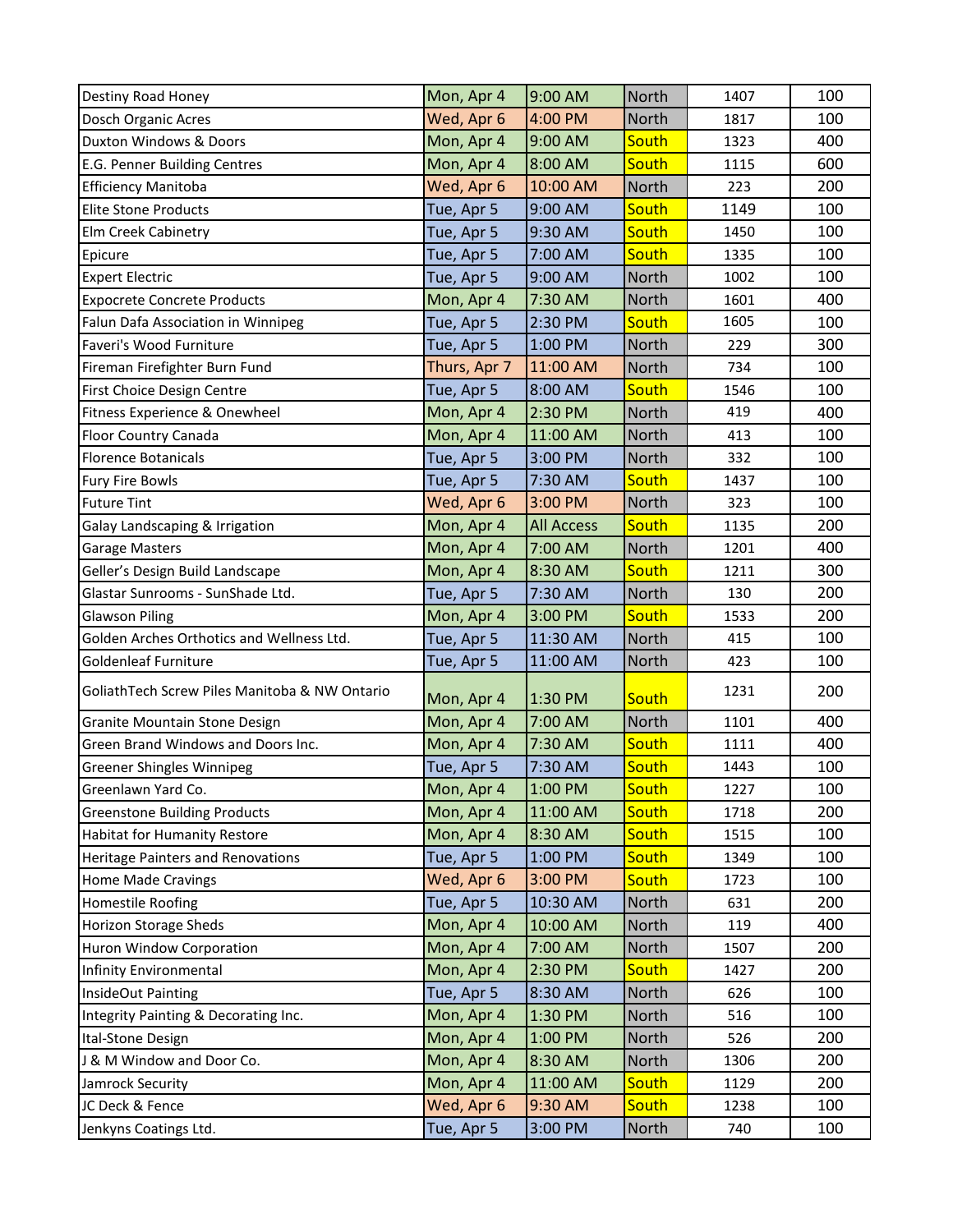| South<br>Mon, Apr 4<br>9:30 AM<br>100<br>Kessah Clean<br>1716<br>9:30 AM<br>South<br>Mon, Apr 4<br>200<br>1423<br>Keystone Products<br>Wed, Apr 6<br>11:00 AM<br>North<br>100<br>L.O.V.E. LOCALLY OPERATED VENDOR EMPORIUM<br>1721<br>9:30 AM<br>South<br>600<br>Mon, Apr 4<br>Lacoste Garden Centre<br>1123<br>100<br>Lakeland Log & Timber Works<br>Mon, Apr 4<br>9:00 AM<br>North<br>1506<br>10:30 AM<br>North<br>600<br>Mon, Apr 4<br>1301<br><b>LCL Spas</b><br>Mon, Apr 4<br>11:30 AM<br>North<br>800<br>1411<br><b>LCL Spas</b><br>800<br>Mon, Apr 4<br>1:00 PM<br>North<br><b>LCL Spas</b><br>501<br>Wed, Apr 6<br>7:30 AM<br>North<br>140<br>Lozman Canada<br>250<br>South<br>Mon, Apr 4<br>10:00 AM<br>100<br>Luxe Line<br>1246<br>7:00 AM<br>South<br>Tue, Apr 5<br>100<br>1435<br>Madani Group Inc.<br>100<br>Mon, Apr 4<br>2:30 PM<br><b>Magic Cabinet Restorations</b><br><b>North</b><br>124<br>Manitoba Home Builders Association - Ask A<br>Tue, Apr 5<br>North<br>300<br><b>All Access</b><br>543<br>Renovator Feature<br>1:30 PM<br>North<br>100<br>Mon, Apr 4<br>122<br>Mariash Quarry<br>200<br>8:00 AM<br>North<br>Tue, Apr 5<br>Masi Designs and Renovations<br>227<br>MPE Feature - Balloon Photo Wall<br>Wed, Apr 6<br><b>All Access</b><br>South<br>200<br>1105<br>Wed, Apr 6<br>6:00 PM<br>N/A<br>100<br>MPE Feature - Book A Booth<br>115<br>North<br>Mon, Apr 4<br><b>All Access</b><br>Councourse<br><b>MPE Feature - East Entrance</b><br>3,411<br>Mon, Apr 4<br>7:00 AM<br>South<br><b>MPE Feature - Garden Area</b><br>GA<br>6:00 PM<br>N/A<br>100<br>Wed, Apr 6<br>716<br><b>MPE Feature - Help Desk</b><br>South<br>Mon, Apr 4<br><b>All Access</b><br>300<br>MPE Feature - Houseplan Haven<br>1537<br><b>All Access</b><br>South<br>Tue, Apr 5<br>2,020<br>MPE Feature - Lounge/Eatery<br>LG<br>Mon, Apr 4<br>North<br>400<br><b>MPE Feature - Paws-itive Vibes</b><br><b>All Access</b><br>619<br>Wed, Apr 6<br>6:00 PM<br>North<br>2,500<br>SS<br><b>MPE Feature - Seating</b><br>South<br>Mon, Apr 4<br><b>All Access</b><br><b>MPE Feature - Shed Formations (Garden Area)</b><br>GA<br>3,411<br><b>All Access</b><br>384<br>Mon, Apr 4<br>North<br><b>ST</b><br><b>MPE Feature - Stage</b><br>100<br>9:00 AM<br>Tue, Apr 5<br>North<br>Mr. Rooter Plumbing of Winnipeg<br>1004<br>10:30 AM<br>South<br>300<br>Mon, Apr 4<br>1637<br>Neil & Nicks Landscaping Inc.<br>South<br>200<br>Tue, Apr 5<br>11:30 AM<br>Neuluxe<br>1550<br>9:30 AM<br>North<br>100<br>Mon, Apr 4<br>NextHome<br>206<br>South<br>3:00 PM<br>100<br><b>Nexxt Build Solutions</b><br>Mon, Apr 4<br>1530<br>North<br>100<br>Nisby Home Renovations Ltd.<br>Tue, Apr 5<br>7:00 AM<br>326<br>North<br>Mon, Apr 4<br>12:30 PM<br>100<br>416<br>Norwex<br>10:30 AM<br>North<br>Oakwood Roofing & Sheet Metal Co. Ltd.<br>Mon, Apr 4<br>200<br>510<br>200, 216, 615,<br>627, 1350,<br>Ocean Sales Ltd<br>Tue, Apr 5<br><b>All Access</b><br>South<br>1,350<br>1337, 1431,<br>1612, 1624,<br>1634<br>11:00 AM<br>South<br>100<br>Tue, Apr 5<br><b>Oliv Tasting Room</b><br>1842<br>131<br>One Stop Construction<br>11:00 AM<br>North<br>100<br>Tue, Apr 5<br>10:00 AM<br>North<br>100<br>P3 Realty<br>Tue, Apr 5<br>732<br>10:00 AM<br>North<br>Peachy Green Sidecar Bar<br>Tue, Apr 5<br>235<br>400<br>9:00 AM<br>North<br>100<br>Peg City Fence Pro's Inc.<br>Thurs, Apr 7<br>324<br>South<br>PermaCorp Manitoba Ltd.<br>Mon, Apr 4<br>8:00 AM<br>200<br>1312<br>Mon, Apr 4<br>8:00 AM<br>South<br>Perry Wellington Painting and Decorating<br>100<br>1412 |  |  |  |
|--------------------------------------------------------------------------------------------------------------------------------------------------------------------------------------------------------------------------------------------------------------------------------------------------------------------------------------------------------------------------------------------------------------------------------------------------------------------------------------------------------------------------------------------------------------------------------------------------------------------------------------------------------------------------------------------------------------------------------------------------------------------------------------------------------------------------------------------------------------------------------------------------------------------------------------------------------------------------------------------------------------------------------------------------------------------------------------------------------------------------------------------------------------------------------------------------------------------------------------------------------------------------------------------------------------------------------------------------------------------------------------------------------------------------------------------------------------------------------------------------------------------------------------------------------------------------------------------------------------------------------------------------------------------------------------------------------------------------------------------------------------------------------------------------------------------------------------------------------------------------------------------------------------------------------------------------------------------------------------------------------------------------------------------------------------------------------------------------------------------------------------------------------------------------------------------------------------------------------------------------------------------------------------------------------------------------------------------------------------------------------------------------------------------------------------------------------------------------------------------------------------------------------------------------------------------------------------------------------------------------------------------------------------------------------------------------------------------------------------------------------------------------------------------------------------------------------------------------------------------------------------------------------------------------------------------------------------------------------------------------------------------------------------------------------------------------------------------------------------------------------------------------------------------------------------------------------------------------------------------------------------------------------------------------------------------------------------------------------------------------------------------------------------------------------------------------------------------------------------------------------------------------------------------------------------------|--|--|--|
|                                                                                                                                                                                                                                                                                                                                                                                                                                                                                                                                                                                                                                                                                                                                                                                                                                                                                                                                                                                                                                                                                                                                                                                                                                                                                                                                                                                                                                                                                                                                                                                                                                                                                                                                                                                                                                                                                                                                                                                                                                                                                                                                                                                                                                                                                                                                                                                                                                                                                                                                                                                                                                                                                                                                                                                                                                                                                                                                                                                                                                                                                                                                                                                                                                                                                                                                                                                                                                                                                                                                                                    |  |  |  |
|                                                                                                                                                                                                                                                                                                                                                                                                                                                                                                                                                                                                                                                                                                                                                                                                                                                                                                                                                                                                                                                                                                                                                                                                                                                                                                                                                                                                                                                                                                                                                                                                                                                                                                                                                                                                                                                                                                                                                                                                                                                                                                                                                                                                                                                                                                                                                                                                                                                                                                                                                                                                                                                                                                                                                                                                                                                                                                                                                                                                                                                                                                                                                                                                                                                                                                                                                                                                                                                                                                                                                                    |  |  |  |
|                                                                                                                                                                                                                                                                                                                                                                                                                                                                                                                                                                                                                                                                                                                                                                                                                                                                                                                                                                                                                                                                                                                                                                                                                                                                                                                                                                                                                                                                                                                                                                                                                                                                                                                                                                                                                                                                                                                                                                                                                                                                                                                                                                                                                                                                                                                                                                                                                                                                                                                                                                                                                                                                                                                                                                                                                                                                                                                                                                                                                                                                                                                                                                                                                                                                                                                                                                                                                                                                                                                                                                    |  |  |  |
|                                                                                                                                                                                                                                                                                                                                                                                                                                                                                                                                                                                                                                                                                                                                                                                                                                                                                                                                                                                                                                                                                                                                                                                                                                                                                                                                                                                                                                                                                                                                                                                                                                                                                                                                                                                                                                                                                                                                                                                                                                                                                                                                                                                                                                                                                                                                                                                                                                                                                                                                                                                                                                                                                                                                                                                                                                                                                                                                                                                                                                                                                                                                                                                                                                                                                                                                                                                                                                                                                                                                                                    |  |  |  |
|                                                                                                                                                                                                                                                                                                                                                                                                                                                                                                                                                                                                                                                                                                                                                                                                                                                                                                                                                                                                                                                                                                                                                                                                                                                                                                                                                                                                                                                                                                                                                                                                                                                                                                                                                                                                                                                                                                                                                                                                                                                                                                                                                                                                                                                                                                                                                                                                                                                                                                                                                                                                                                                                                                                                                                                                                                                                                                                                                                                                                                                                                                                                                                                                                                                                                                                                                                                                                                                                                                                                                                    |  |  |  |
|                                                                                                                                                                                                                                                                                                                                                                                                                                                                                                                                                                                                                                                                                                                                                                                                                                                                                                                                                                                                                                                                                                                                                                                                                                                                                                                                                                                                                                                                                                                                                                                                                                                                                                                                                                                                                                                                                                                                                                                                                                                                                                                                                                                                                                                                                                                                                                                                                                                                                                                                                                                                                                                                                                                                                                                                                                                                                                                                                                                                                                                                                                                                                                                                                                                                                                                                                                                                                                                                                                                                                                    |  |  |  |
|                                                                                                                                                                                                                                                                                                                                                                                                                                                                                                                                                                                                                                                                                                                                                                                                                                                                                                                                                                                                                                                                                                                                                                                                                                                                                                                                                                                                                                                                                                                                                                                                                                                                                                                                                                                                                                                                                                                                                                                                                                                                                                                                                                                                                                                                                                                                                                                                                                                                                                                                                                                                                                                                                                                                                                                                                                                                                                                                                                                                                                                                                                                                                                                                                                                                                                                                                                                                                                                                                                                                                                    |  |  |  |
|                                                                                                                                                                                                                                                                                                                                                                                                                                                                                                                                                                                                                                                                                                                                                                                                                                                                                                                                                                                                                                                                                                                                                                                                                                                                                                                                                                                                                                                                                                                                                                                                                                                                                                                                                                                                                                                                                                                                                                                                                                                                                                                                                                                                                                                                                                                                                                                                                                                                                                                                                                                                                                                                                                                                                                                                                                                                                                                                                                                                                                                                                                                                                                                                                                                                                                                                                                                                                                                                                                                                                                    |  |  |  |
|                                                                                                                                                                                                                                                                                                                                                                                                                                                                                                                                                                                                                                                                                                                                                                                                                                                                                                                                                                                                                                                                                                                                                                                                                                                                                                                                                                                                                                                                                                                                                                                                                                                                                                                                                                                                                                                                                                                                                                                                                                                                                                                                                                                                                                                                                                                                                                                                                                                                                                                                                                                                                                                                                                                                                                                                                                                                                                                                                                                                                                                                                                                                                                                                                                                                                                                                                                                                                                                                                                                                                                    |  |  |  |
|                                                                                                                                                                                                                                                                                                                                                                                                                                                                                                                                                                                                                                                                                                                                                                                                                                                                                                                                                                                                                                                                                                                                                                                                                                                                                                                                                                                                                                                                                                                                                                                                                                                                                                                                                                                                                                                                                                                                                                                                                                                                                                                                                                                                                                                                                                                                                                                                                                                                                                                                                                                                                                                                                                                                                                                                                                                                                                                                                                                                                                                                                                                                                                                                                                                                                                                                                                                                                                                                                                                                                                    |  |  |  |
|                                                                                                                                                                                                                                                                                                                                                                                                                                                                                                                                                                                                                                                                                                                                                                                                                                                                                                                                                                                                                                                                                                                                                                                                                                                                                                                                                                                                                                                                                                                                                                                                                                                                                                                                                                                                                                                                                                                                                                                                                                                                                                                                                                                                                                                                                                                                                                                                                                                                                                                                                                                                                                                                                                                                                                                                                                                                                                                                                                                                                                                                                                                                                                                                                                                                                                                                                                                                                                                                                                                                                                    |  |  |  |
|                                                                                                                                                                                                                                                                                                                                                                                                                                                                                                                                                                                                                                                                                                                                                                                                                                                                                                                                                                                                                                                                                                                                                                                                                                                                                                                                                                                                                                                                                                                                                                                                                                                                                                                                                                                                                                                                                                                                                                                                                                                                                                                                                                                                                                                                                                                                                                                                                                                                                                                                                                                                                                                                                                                                                                                                                                                                                                                                                                                                                                                                                                                                                                                                                                                                                                                                                                                                                                                                                                                                                                    |  |  |  |
|                                                                                                                                                                                                                                                                                                                                                                                                                                                                                                                                                                                                                                                                                                                                                                                                                                                                                                                                                                                                                                                                                                                                                                                                                                                                                                                                                                                                                                                                                                                                                                                                                                                                                                                                                                                                                                                                                                                                                                                                                                                                                                                                                                                                                                                                                                                                                                                                                                                                                                                                                                                                                                                                                                                                                                                                                                                                                                                                                                                                                                                                                                                                                                                                                                                                                                                                                                                                                                                                                                                                                                    |  |  |  |
|                                                                                                                                                                                                                                                                                                                                                                                                                                                                                                                                                                                                                                                                                                                                                                                                                                                                                                                                                                                                                                                                                                                                                                                                                                                                                                                                                                                                                                                                                                                                                                                                                                                                                                                                                                                                                                                                                                                                                                                                                                                                                                                                                                                                                                                                                                                                                                                                                                                                                                                                                                                                                                                                                                                                                                                                                                                                                                                                                                                                                                                                                                                                                                                                                                                                                                                                                                                                                                                                                                                                                                    |  |  |  |
|                                                                                                                                                                                                                                                                                                                                                                                                                                                                                                                                                                                                                                                                                                                                                                                                                                                                                                                                                                                                                                                                                                                                                                                                                                                                                                                                                                                                                                                                                                                                                                                                                                                                                                                                                                                                                                                                                                                                                                                                                                                                                                                                                                                                                                                                                                                                                                                                                                                                                                                                                                                                                                                                                                                                                                                                                                                                                                                                                                                                                                                                                                                                                                                                                                                                                                                                                                                                                                                                                                                                                                    |  |  |  |
|                                                                                                                                                                                                                                                                                                                                                                                                                                                                                                                                                                                                                                                                                                                                                                                                                                                                                                                                                                                                                                                                                                                                                                                                                                                                                                                                                                                                                                                                                                                                                                                                                                                                                                                                                                                                                                                                                                                                                                                                                                                                                                                                                                                                                                                                                                                                                                                                                                                                                                                                                                                                                                                                                                                                                                                                                                                                                                                                                                                                                                                                                                                                                                                                                                                                                                                                                                                                                                                                                                                                                                    |  |  |  |
|                                                                                                                                                                                                                                                                                                                                                                                                                                                                                                                                                                                                                                                                                                                                                                                                                                                                                                                                                                                                                                                                                                                                                                                                                                                                                                                                                                                                                                                                                                                                                                                                                                                                                                                                                                                                                                                                                                                                                                                                                                                                                                                                                                                                                                                                                                                                                                                                                                                                                                                                                                                                                                                                                                                                                                                                                                                                                                                                                                                                                                                                                                                                                                                                                                                                                                                                                                                                                                                                                                                                                                    |  |  |  |
|                                                                                                                                                                                                                                                                                                                                                                                                                                                                                                                                                                                                                                                                                                                                                                                                                                                                                                                                                                                                                                                                                                                                                                                                                                                                                                                                                                                                                                                                                                                                                                                                                                                                                                                                                                                                                                                                                                                                                                                                                                                                                                                                                                                                                                                                                                                                                                                                                                                                                                                                                                                                                                                                                                                                                                                                                                                                                                                                                                                                                                                                                                                                                                                                                                                                                                                                                                                                                                                                                                                                                                    |  |  |  |
|                                                                                                                                                                                                                                                                                                                                                                                                                                                                                                                                                                                                                                                                                                                                                                                                                                                                                                                                                                                                                                                                                                                                                                                                                                                                                                                                                                                                                                                                                                                                                                                                                                                                                                                                                                                                                                                                                                                                                                                                                                                                                                                                                                                                                                                                                                                                                                                                                                                                                                                                                                                                                                                                                                                                                                                                                                                                                                                                                                                                                                                                                                                                                                                                                                                                                                                                                                                                                                                                                                                                                                    |  |  |  |
|                                                                                                                                                                                                                                                                                                                                                                                                                                                                                                                                                                                                                                                                                                                                                                                                                                                                                                                                                                                                                                                                                                                                                                                                                                                                                                                                                                                                                                                                                                                                                                                                                                                                                                                                                                                                                                                                                                                                                                                                                                                                                                                                                                                                                                                                                                                                                                                                                                                                                                                                                                                                                                                                                                                                                                                                                                                                                                                                                                                                                                                                                                                                                                                                                                                                                                                                                                                                                                                                                                                                                                    |  |  |  |
|                                                                                                                                                                                                                                                                                                                                                                                                                                                                                                                                                                                                                                                                                                                                                                                                                                                                                                                                                                                                                                                                                                                                                                                                                                                                                                                                                                                                                                                                                                                                                                                                                                                                                                                                                                                                                                                                                                                                                                                                                                                                                                                                                                                                                                                                                                                                                                                                                                                                                                                                                                                                                                                                                                                                                                                                                                                                                                                                                                                                                                                                                                                                                                                                                                                                                                                                                                                                                                                                                                                                                                    |  |  |  |
|                                                                                                                                                                                                                                                                                                                                                                                                                                                                                                                                                                                                                                                                                                                                                                                                                                                                                                                                                                                                                                                                                                                                                                                                                                                                                                                                                                                                                                                                                                                                                                                                                                                                                                                                                                                                                                                                                                                                                                                                                                                                                                                                                                                                                                                                                                                                                                                                                                                                                                                                                                                                                                                                                                                                                                                                                                                                                                                                                                                                                                                                                                                                                                                                                                                                                                                                                                                                                                                                                                                                                                    |  |  |  |
|                                                                                                                                                                                                                                                                                                                                                                                                                                                                                                                                                                                                                                                                                                                                                                                                                                                                                                                                                                                                                                                                                                                                                                                                                                                                                                                                                                                                                                                                                                                                                                                                                                                                                                                                                                                                                                                                                                                                                                                                                                                                                                                                                                                                                                                                                                                                                                                                                                                                                                                                                                                                                                                                                                                                                                                                                                                                                                                                                                                                                                                                                                                                                                                                                                                                                                                                                                                                                                                                                                                                                                    |  |  |  |
|                                                                                                                                                                                                                                                                                                                                                                                                                                                                                                                                                                                                                                                                                                                                                                                                                                                                                                                                                                                                                                                                                                                                                                                                                                                                                                                                                                                                                                                                                                                                                                                                                                                                                                                                                                                                                                                                                                                                                                                                                                                                                                                                                                                                                                                                                                                                                                                                                                                                                                                                                                                                                                                                                                                                                                                                                                                                                                                                                                                                                                                                                                                                                                                                                                                                                                                                                                                                                                                                                                                                                                    |  |  |  |
|                                                                                                                                                                                                                                                                                                                                                                                                                                                                                                                                                                                                                                                                                                                                                                                                                                                                                                                                                                                                                                                                                                                                                                                                                                                                                                                                                                                                                                                                                                                                                                                                                                                                                                                                                                                                                                                                                                                                                                                                                                                                                                                                                                                                                                                                                                                                                                                                                                                                                                                                                                                                                                                                                                                                                                                                                                                                                                                                                                                                                                                                                                                                                                                                                                                                                                                                                                                                                                                                                                                                                                    |  |  |  |
|                                                                                                                                                                                                                                                                                                                                                                                                                                                                                                                                                                                                                                                                                                                                                                                                                                                                                                                                                                                                                                                                                                                                                                                                                                                                                                                                                                                                                                                                                                                                                                                                                                                                                                                                                                                                                                                                                                                                                                                                                                                                                                                                                                                                                                                                                                                                                                                                                                                                                                                                                                                                                                                                                                                                                                                                                                                                                                                                                                                                                                                                                                                                                                                                                                                                                                                                                                                                                                                                                                                                                                    |  |  |  |
|                                                                                                                                                                                                                                                                                                                                                                                                                                                                                                                                                                                                                                                                                                                                                                                                                                                                                                                                                                                                                                                                                                                                                                                                                                                                                                                                                                                                                                                                                                                                                                                                                                                                                                                                                                                                                                                                                                                                                                                                                                                                                                                                                                                                                                                                                                                                                                                                                                                                                                                                                                                                                                                                                                                                                                                                                                                                                                                                                                                                                                                                                                                                                                                                                                                                                                                                                                                                                                                                                                                                                                    |  |  |  |
|                                                                                                                                                                                                                                                                                                                                                                                                                                                                                                                                                                                                                                                                                                                                                                                                                                                                                                                                                                                                                                                                                                                                                                                                                                                                                                                                                                                                                                                                                                                                                                                                                                                                                                                                                                                                                                                                                                                                                                                                                                                                                                                                                                                                                                                                                                                                                                                                                                                                                                                                                                                                                                                                                                                                                                                                                                                                                                                                                                                                                                                                                                                                                                                                                                                                                                                                                                                                                                                                                                                                                                    |  |  |  |
|                                                                                                                                                                                                                                                                                                                                                                                                                                                                                                                                                                                                                                                                                                                                                                                                                                                                                                                                                                                                                                                                                                                                                                                                                                                                                                                                                                                                                                                                                                                                                                                                                                                                                                                                                                                                                                                                                                                                                                                                                                                                                                                                                                                                                                                                                                                                                                                                                                                                                                                                                                                                                                                                                                                                                                                                                                                                                                                                                                                                                                                                                                                                                                                                                                                                                                                                                                                                                                                                                                                                                                    |  |  |  |
|                                                                                                                                                                                                                                                                                                                                                                                                                                                                                                                                                                                                                                                                                                                                                                                                                                                                                                                                                                                                                                                                                                                                                                                                                                                                                                                                                                                                                                                                                                                                                                                                                                                                                                                                                                                                                                                                                                                                                                                                                                                                                                                                                                                                                                                                                                                                                                                                                                                                                                                                                                                                                                                                                                                                                                                                                                                                                                                                                                                                                                                                                                                                                                                                                                                                                                                                                                                                                                                                                                                                                                    |  |  |  |
|                                                                                                                                                                                                                                                                                                                                                                                                                                                                                                                                                                                                                                                                                                                                                                                                                                                                                                                                                                                                                                                                                                                                                                                                                                                                                                                                                                                                                                                                                                                                                                                                                                                                                                                                                                                                                                                                                                                                                                                                                                                                                                                                                                                                                                                                                                                                                                                                                                                                                                                                                                                                                                                                                                                                                                                                                                                                                                                                                                                                                                                                                                                                                                                                                                                                                                                                                                                                                                                                                                                                                                    |  |  |  |
|                                                                                                                                                                                                                                                                                                                                                                                                                                                                                                                                                                                                                                                                                                                                                                                                                                                                                                                                                                                                                                                                                                                                                                                                                                                                                                                                                                                                                                                                                                                                                                                                                                                                                                                                                                                                                                                                                                                                                                                                                                                                                                                                                                                                                                                                                                                                                                                                                                                                                                                                                                                                                                                                                                                                                                                                                                                                                                                                                                                                                                                                                                                                                                                                                                                                                                                                                                                                                                                                                                                                                                    |  |  |  |
|                                                                                                                                                                                                                                                                                                                                                                                                                                                                                                                                                                                                                                                                                                                                                                                                                                                                                                                                                                                                                                                                                                                                                                                                                                                                                                                                                                                                                                                                                                                                                                                                                                                                                                                                                                                                                                                                                                                                                                                                                                                                                                                                                                                                                                                                                                                                                                                                                                                                                                                                                                                                                                                                                                                                                                                                                                                                                                                                                                                                                                                                                                                                                                                                                                                                                                                                                                                                                                                                                                                                                                    |  |  |  |
|                                                                                                                                                                                                                                                                                                                                                                                                                                                                                                                                                                                                                                                                                                                                                                                                                                                                                                                                                                                                                                                                                                                                                                                                                                                                                                                                                                                                                                                                                                                                                                                                                                                                                                                                                                                                                                                                                                                                                                                                                                                                                                                                                                                                                                                                                                                                                                                                                                                                                                                                                                                                                                                                                                                                                                                                                                                                                                                                                                                                                                                                                                                                                                                                                                                                                                                                                                                                                                                                                                                                                                    |  |  |  |
|                                                                                                                                                                                                                                                                                                                                                                                                                                                                                                                                                                                                                                                                                                                                                                                                                                                                                                                                                                                                                                                                                                                                                                                                                                                                                                                                                                                                                                                                                                                                                                                                                                                                                                                                                                                                                                                                                                                                                                                                                                                                                                                                                                                                                                                                                                                                                                                                                                                                                                                                                                                                                                                                                                                                                                                                                                                                                                                                                                                                                                                                                                                                                                                                                                                                                                                                                                                                                                                                                                                                                                    |  |  |  |
|                                                                                                                                                                                                                                                                                                                                                                                                                                                                                                                                                                                                                                                                                                                                                                                                                                                                                                                                                                                                                                                                                                                                                                                                                                                                                                                                                                                                                                                                                                                                                                                                                                                                                                                                                                                                                                                                                                                                                                                                                                                                                                                                                                                                                                                                                                                                                                                                                                                                                                                                                                                                                                                                                                                                                                                                                                                                                                                                                                                                                                                                                                                                                                                                                                                                                                                                                                                                                                                                                                                                                                    |  |  |  |
|                                                                                                                                                                                                                                                                                                                                                                                                                                                                                                                                                                                                                                                                                                                                                                                                                                                                                                                                                                                                                                                                                                                                                                                                                                                                                                                                                                                                                                                                                                                                                                                                                                                                                                                                                                                                                                                                                                                                                                                                                                                                                                                                                                                                                                                                                                                                                                                                                                                                                                                                                                                                                                                                                                                                                                                                                                                                                                                                                                                                                                                                                                                                                                                                                                                                                                                                                                                                                                                                                                                                                                    |  |  |  |
|                                                                                                                                                                                                                                                                                                                                                                                                                                                                                                                                                                                                                                                                                                                                                                                                                                                                                                                                                                                                                                                                                                                                                                                                                                                                                                                                                                                                                                                                                                                                                                                                                                                                                                                                                                                                                                                                                                                                                                                                                                                                                                                                                                                                                                                                                                                                                                                                                                                                                                                                                                                                                                                                                                                                                                                                                                                                                                                                                                                                                                                                                                                                                                                                                                                                                                                                                                                                                                                                                                                                                                    |  |  |  |
|                                                                                                                                                                                                                                                                                                                                                                                                                                                                                                                                                                                                                                                                                                                                                                                                                                                                                                                                                                                                                                                                                                                                                                                                                                                                                                                                                                                                                                                                                                                                                                                                                                                                                                                                                                                                                                                                                                                                                                                                                                                                                                                                                                                                                                                                                                                                                                                                                                                                                                                                                                                                                                                                                                                                                                                                                                                                                                                                                                                                                                                                                                                                                                                                                                                                                                                                                                                                                                                                                                                                                                    |  |  |  |
|                                                                                                                                                                                                                                                                                                                                                                                                                                                                                                                                                                                                                                                                                                                                                                                                                                                                                                                                                                                                                                                                                                                                                                                                                                                                                                                                                                                                                                                                                                                                                                                                                                                                                                                                                                                                                                                                                                                                                                                                                                                                                                                                                                                                                                                                                                                                                                                                                                                                                                                                                                                                                                                                                                                                                                                                                                                                                                                                                                                                                                                                                                                                                                                                                                                                                                                                                                                                                                                                                                                                                                    |  |  |  |
|                                                                                                                                                                                                                                                                                                                                                                                                                                                                                                                                                                                                                                                                                                                                                                                                                                                                                                                                                                                                                                                                                                                                                                                                                                                                                                                                                                                                                                                                                                                                                                                                                                                                                                                                                                                                                                                                                                                                                                                                                                                                                                                                                                                                                                                                                                                                                                                                                                                                                                                                                                                                                                                                                                                                                                                                                                                                                                                                                                                                                                                                                                                                                                                                                                                                                                                                                                                                                                                                                                                                                                    |  |  |  |
|                                                                                                                                                                                                                                                                                                                                                                                                                                                                                                                                                                                                                                                                                                                                                                                                                                                                                                                                                                                                                                                                                                                                                                                                                                                                                                                                                                                                                                                                                                                                                                                                                                                                                                                                                                                                                                                                                                                                                                                                                                                                                                                                                                                                                                                                                                                                                                                                                                                                                                                                                                                                                                                                                                                                                                                                                                                                                                                                                                                                                                                                                                                                                                                                                                                                                                                                                                                                                                                                                                                                                                    |  |  |  |
|                                                                                                                                                                                                                                                                                                                                                                                                                                                                                                                                                                                                                                                                                                                                                                                                                                                                                                                                                                                                                                                                                                                                                                                                                                                                                                                                                                                                                                                                                                                                                                                                                                                                                                                                                                                                                                                                                                                                                                                                                                                                                                                                                                                                                                                                                                                                                                                                                                                                                                                                                                                                                                                                                                                                                                                                                                                                                                                                                                                                                                                                                                                                                                                                                                                                                                                                                                                                                                                                                                                                                                    |  |  |  |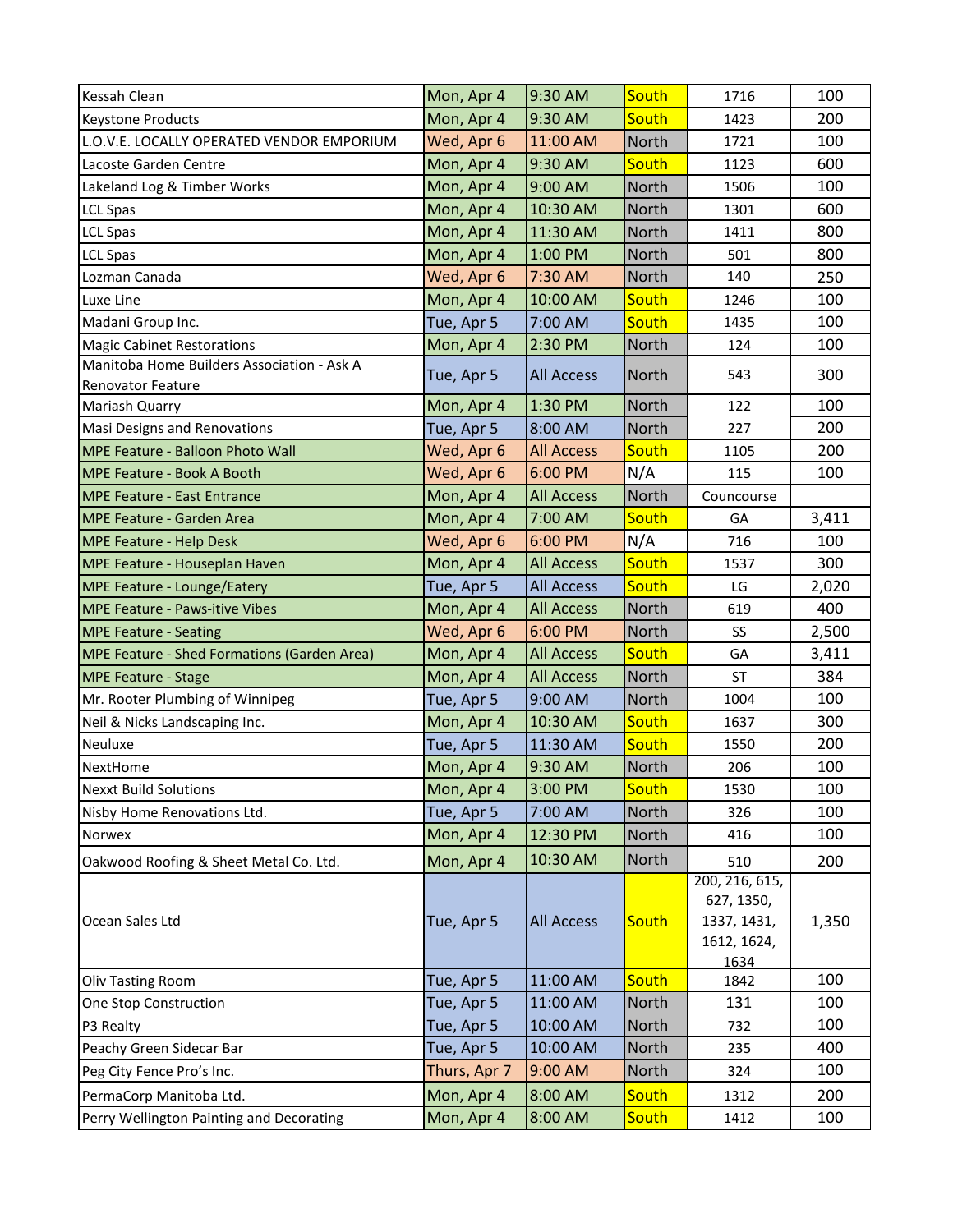| Pine View Canada Buildings                     | Tue, Apr 5 | 8:30 AM           | South        | 1341                                                    | 800 |
|------------------------------------------------|------------|-------------------|--------------|---------------------------------------------------------|-----|
| Pineridge Hollow                               | Mon, Apr 4 | 10:30 AM          | South        | 1219                                                    | 200 |
| Pinnacle Paining and Decorating                | Mon, Apr 4 | 2:00 PM           | North        | 327                                                     | 200 |
| Pioneer Window & Door Manufacturing            | Mon, Apr 4 | 11:00 AM          | <b>North</b> | 513                                                     | 200 |
| <b>Plant Vitamins</b>                          | Wed, Apr 6 | 7:30 AM           | <b>North</b> | 733                                                     | 100 |
| Polar Windows                                  | Mon, Apr 4 | 7:30 AM           | North        | 1401                                                    | 400 |
| <b>Polished Cleaning Services</b>              | Wed, Apr 6 | 12:00 PM          | North        | 742                                                     | 100 |
| Pontus International Distributors Ltd.         | Wed, Apr 6 | 9:30 AM           | <b>North</b> | 1821                                                    | 100 |
| Popbar                                         | Wed, Apr 6 | 6:00 PM           | South        | 1826                                                    | 100 |
| Posh Pampas                                    | Mon, Apr 4 | 8:30 AM           | North        | 1508                                                    | 100 |
| <b>Practical Art</b>                           | Tue, Apr 5 | 10:00 AM          | <b>North</b> | 1825                                                    | 200 |
| <b>Practical Homestead</b>                     | Wed, Apr 6 | 8:00 AM           | North        | 1719                                                    | 100 |
| Prairie Rubber Paving                          | Mon, Apr 4 | 9:00 AM           | South        | 1614                                                    | 200 |
| Prairie Weatherproofing Inc.                   | Mon, Apr 4 | 9:30 AM           | South        | 1519                                                    | 200 |
| Prelude Decks & Fences                         | Mon, Apr 4 | 11:30 AM          | South        | 1223                                                    | 400 |
| Pristine Roofing & Siding                      | Mon, Apr 4 | 12:30 PM          | South        | 1320                                                    | 200 |
| Realty Executives First Choice                 | Tue, Apr 5 | 7:30 AM           | <b>North</b> | 427                                                     | 200 |
| Reclaim Your Room                              | Mon, Apr 4 | 2:00 PM           | South        | 1428                                                    | 100 |
| Redfern Enterprises Ltd.                       | Tue, Apr 5 | <b>All Access</b> | South        | 1235, 1441,<br>1536, 1538,<br>1542, 1607,<br>1629, 1631 | 900 |
| Reliable Heating and Air Conditioning          | Mon, Apr 4 | 8:00 AM           | South        | 1511                                                    | 200 |
| Reliable Tire Recycling & WOW Rubber           | Mon, Apr 4 | 2:00 PM           | <b>North</b> | 523                                                     | 100 |
| Reliance Superior Heating and Air Conditioning | Tue, Apr 5 | 11:00 AM          | South        | 1205                                                    | 200 |
| <b>REM Fashion Boutique</b>                    | Wed, Apr 6 | 9:00 AM           | South        | 1841                                                    | 200 |
| RenovationFind                                 | Wed, Apr 6 | 1:00 PM           | <b>North</b> | 313                                                     | 200 |
| <b>RiverCity Hydroseeding</b>                  | Mon, Apr 4 | 8:00 AM           | North        | 1405                                                    | 100 |
| Rocke Developments                             | Mon, Apr 4 | 10:00 AM          | South        | 1145                                                    | 100 |
| Rockslinger Services Inc.                      | Mon, Apr 4 | 9:30 AM           | North        | 1206                                                    | 100 |
| Rose & Rebel Skin Care                         | Wed, Apr 6 | 9:30 AM           | North        | 1717                                                    | 100 |
| <b>Rosehill Woodcrafters</b>                   | Mon, Apr 4 | 2:00 PM           | South        | 1626                                                    | 100 |
| Royal LePage Top Producers                     | Tue, Apr 5 | 9:00 AM           | South        | 1348                                                    | 100 |
| Sea Minerals FA                                | Wed, Apr 6 | $6:00$ PM         | <b>North</b> | 1819                                                    | 100 |
| Seco Air Systems                               | Mon, Apr 4 | 9:00 AM           | South        | 1414                                                    | 100 |
| <b>Sentry Concrete Solutions</b>               | Tue, Apr 5 | 11:30 AM          | North        | 135                                                     | 100 |
| Shaw Cablesystems GP                           | Mon, Apr 4 | 1:00 PM           | North        | 319                                                     | 400 |
| Shorty's Plumbing & Heating                    | Mon, Apr 4 | 12:00 PM          | North        | 1701                                                    | 200 |
| <b>Showtime Productions</b>                    | Wed, Apr 6 | 11:00 AM          | North        | 133                                                     | 100 |
| Shurwood Forest                                | Tue, Apr 5 | 10:00 AM          | North        | 632                                                     | 200 |
| <b>Signature Cleaning Services</b>             | Tue, Apr 5 | 10:00 AM          | North        | 320                                                     | 200 |
|                                                |            |                   |              |                                                         |     |
| SILEX Fiberglass Windows & Doors               | Mon, Apr 4 | 11:30 AM          | South        | 1619                                                    | 200 |
| Sipology by Steeped Tea                        | Tue, Apr 5 | 2:00 PM           | North        | 738                                                     | 100 |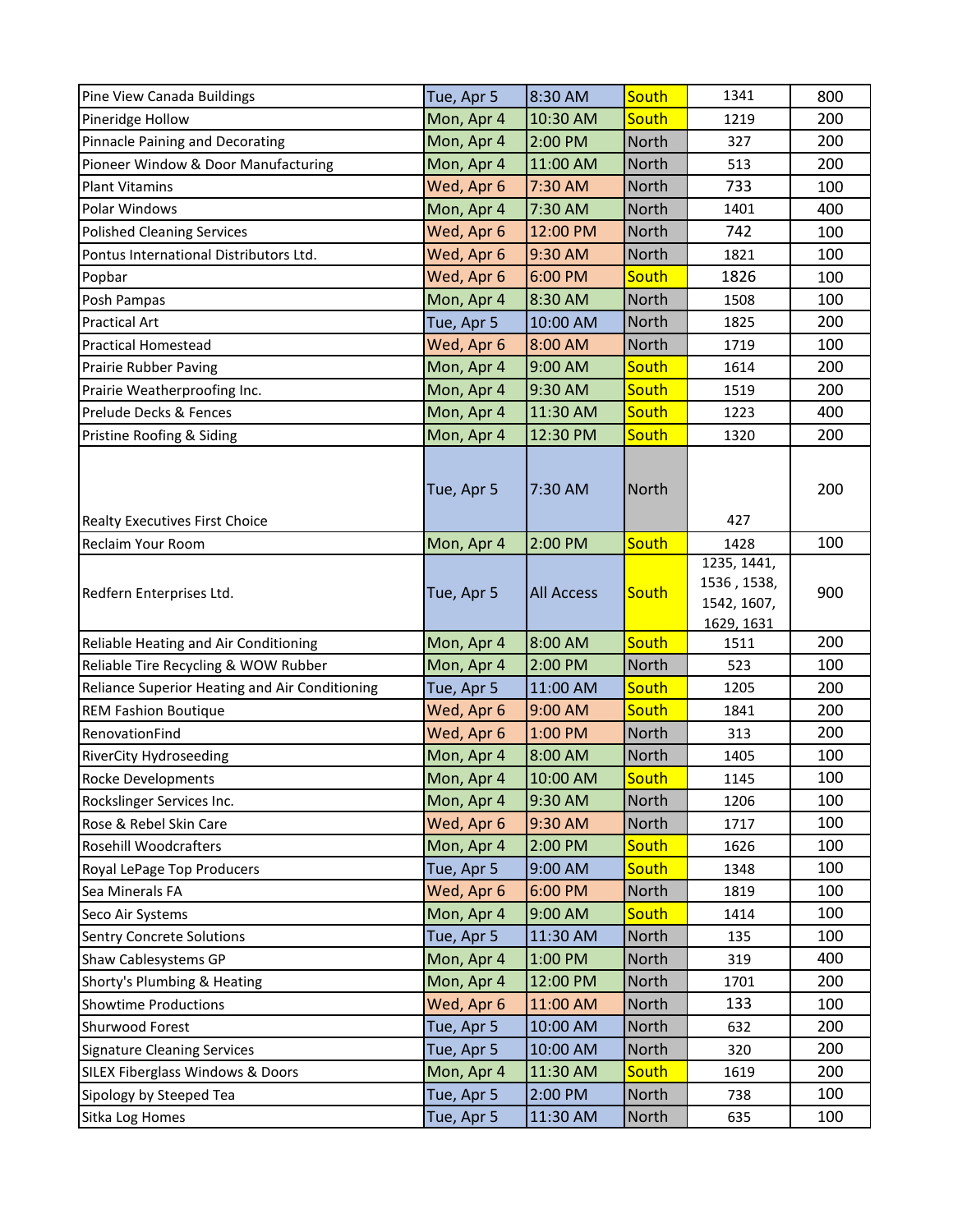| Slab-Jack Kings / Cold Country Spray Foam     | Mon, Apr 4 | 2:30 PM  | North | 219      | 200   |
|-----------------------------------------------|------------|----------|-------|----------|-------|
| Sleep Country Canada                          | Mon, Apr 4 | 8:30 AM  | North | 201, 301 | 2,000 |
| Sol Designs                                   | Wed, Apr 6 | 10:30 AM | South | 1830     | 100   |
| Solid Edge Design                             | Mon, Apr 4 | 9:30 AM  | North | 1208     | 100   |
| <b>Splendid Homes</b>                         | Tue, Apr 5 | 8:30 AM  | South | 1249     | 100   |
| Springfield Woodworking                       | Mon, Apr 4 | 7:00 AM  | North | 601      | 400   |
| St. Andrew's Parts & Power                    | Tue, Apr 5 | 9:30 AM  | North | 243      | 200   |
| Stair Works by Woodland Supply                | Tue, Apr 5 | 8:00 AM  | North | 724      | 100   |
| Stone-N-Counters                              | Tue, Apr 5 | 9:00 AM  | North | 330      | 200   |
| <b>Student Works Painting</b>                 | Mon, Apr 4 | 9:00 AM  | South | 1316     | 100   |
| <b>Summer Accents</b>                         | Mon, Apr 4 | 2:00 PM  | South | 1332     | 200   |
| SunCo Sunspaces Inc.                          | Mon, Apr 4 | 7:00 AM  | North | 401      | 600   |
| <b>Suncoast Enclosures</b>                    | Tue, Apr 5 | 9:30 AM  | North | 729      | 200   |
| Sunshower Sprinklers Ltd.                     | Mon, Apr 4 | 11:30 AM | South | 1615     | 100   |
| <b>Super Dips</b>                             | Tue, Apr 5 | 9:00 AM  | North | 625      | 100   |
| SuperForm Products Ltd.                       | Mon, Apr 4 | 11:30 AM | North | 315      | 100   |
| Superior Seamless Exteriors Ltd.              | Wed, Apr 6 | 11:30 AM | North | 644      | 100   |
| sweetkids clothing co.                        | Wed, Apr 6 | 8:30 AM  | South | 1729     | 100   |
| Synthetic Turf Winnipeg                       | Mon, Apr 4 | 1:30 PM  | South | 1327     | 100   |
| <b>Techno Metal Post Winnipeg</b>             | Mon, Apr 4 | 10:00 AM | North | 411      | 100   |
| <b>TELUS</b>                                  | Mon, Apr 4 | 2:30 PM  | South | 1329     | 200   |
| <b>TENTEN Kitchens &amp; Contracting</b>      | Tue, Apr 5 | 7:00 AM  | North | 514      | 100   |
| The Butter Tart Lady                          | Wed, Apr 6 | 10:30 AM | South | 1835     | 100   |
| The Natural Solution for Hot Tubs             | Tue, Apr 5 | 9:30 AM  | South | 1438     | 100   |
| The Stak Co                                   | Wed, Apr 6 | 9:00 AM  | North | 1820     | 100   |
| <b>Timberland Tree Service</b>                | Tue, Apr 5 | 10:30 AM | North | 232      | 200   |
| <b>Timeless Enterprises</b>                   | Wed, Apr 6 | 4:00 PM  | North | 524      | 100   |
| Titanium Exclusive Cookware Inc.              | Mon, Apr 4 | 1:00 PM  | South | 1840     | 100   |
| <b>Toba Window Coverings</b>                  | Mon, Apr 4 | 1:30 PM  | South | 1416     | 100   |
| <b>Trans Canada Brewing</b>                   | Tue, Apr 5 | 9:30 AM  | South | 1445     | 100   |
| <b>Tree Top Distribution</b>                  | Wed, Apr 6 | 9:00 AM  | South | 1739     | 100   |
| <b>Trendscapes Supply Company</b>             | Tue, Apr 5 | 11:30 AM | North | 531      | 200   |
| Ultra Vac Furnace & Duct Cleaning             | Tue, Apr 5 | 11:30 AM | North | 236      | 100   |
| Unbreakable Windows                           | Mon, Apr 4 | 7:30 AM  | South | 1712     | 200   |
| United Roofing & Exteriors                    | Mon, Apr 4 | 1:30 PM  | South | 1524     | 200   |
| <b>URBAN TOPCOAT, Paint &amp; Renovations</b> | Tue, Apr 5 | 2:00 PM  | South | 1236     | 100   |
| Utoffeea                                      | Wed, Apr 6 | 8:00 AM  | South | 1725     | 100   |
| van der Meer Garden Centre                    | Mon, Apr 4 | 1:00 PM  | South | 1523     | 200   |
| Vegepod                                       | Mon, Apr 4 | 10:00 AM | North | 609      | 150   |
| Von Slick's Inc.                              | Wed, Apr 6 | 8:00 AM  | South | 1727     | 100   |
| Westoba Credit Union                          | Mon, Apr 4 | 8:30 AM  | North | 1606     | 100   |
| Whiteshell Chairs Ltd.                        | Tue, Apr 5 | 2:30 PM  | North | 636      | 300   |
| Wild Birds Unlimited                          | Tue, Apr 5 | 10:30 AM | South | 1436     | 100   |
| Windy Bay Metal Fab.                          | Tue, Apr 5 | 8:00 AM  | South | 1247     | 100   |
| Winmore Windows                               | Tue, Apr 5 | 9:30 AM  | North | 527      | 200   |
| Wow 1 Day Painting                            | Wed, Apr 6 | 7:00 AM  | North | 241      | 100   |
| Yarrow Sash and Door                          | Mon, Apr 4 | 8:00 AM  | North | 226      | 200   |